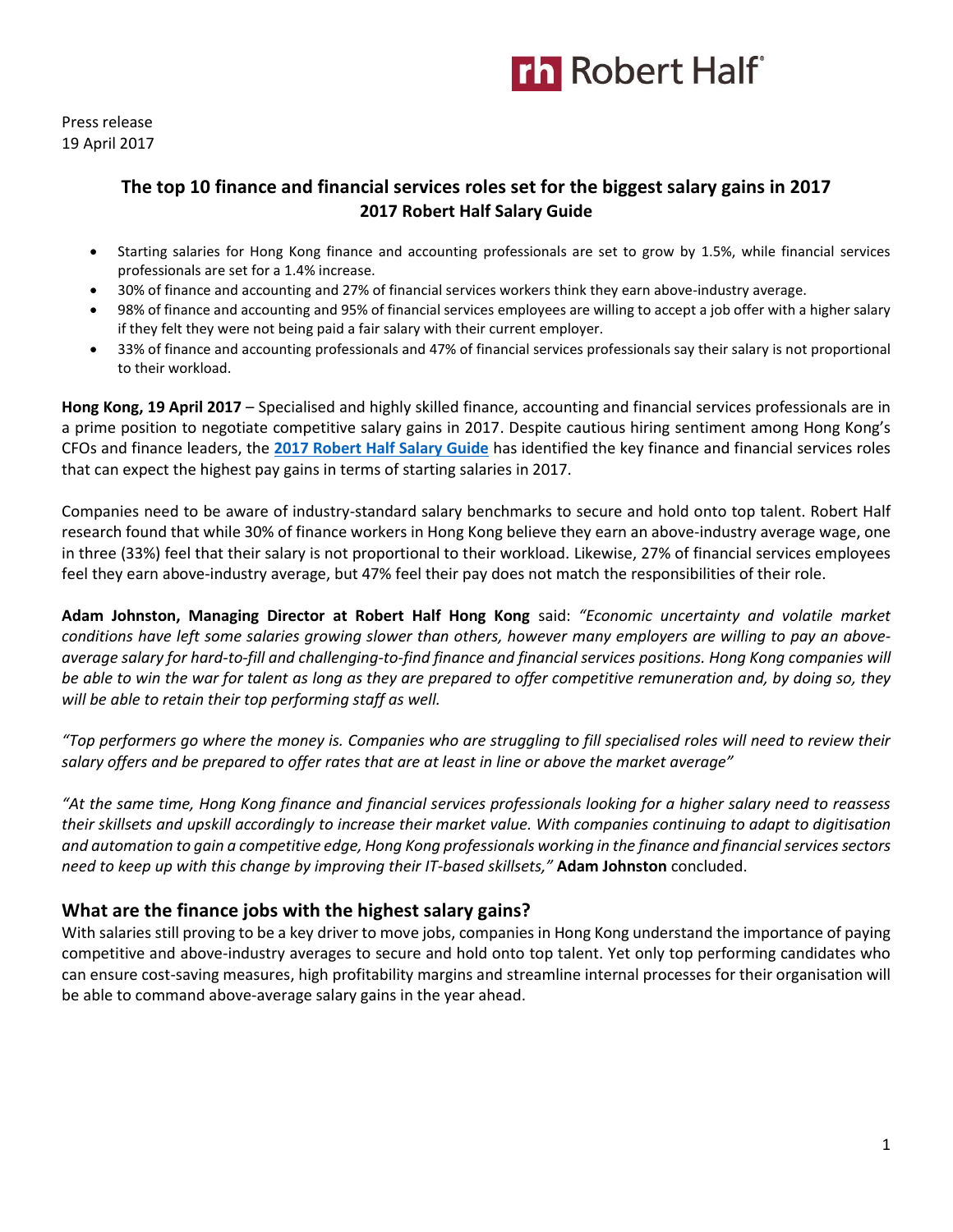### **1. Financial Planning and Analysis/Business Manager**

*In a small/medium-sized organisation<sup>1</sup>*

| 2017<br>min <sup>2</sup> | 2017<br>max<br>∠∪⊥7 | growth <sup>3</sup><br>ו שו |
|--------------------------|---------------------|-----------------------------|
| \$480,000                | 720,000<br>້        | 11.1%                       |

*Source: 2017 Robert Half Salary Guide*

With businesses focused on initiatives aimed at supporting growth, employment options for Managers within the Financial Planning and Analysis function will continue to increase. Highly skilled Financial Planning and Analysts Managers with well-developed technical and communication skills will be able to negotiate an above-average salary.

### **2. Finance Controller**

*In a small/medium-sized organisation* 

| 2017<br>min | 2017<br>max | ' growth<br>. .<br>TUT |
|-------------|-------------|------------------------|
| \$660,000   | \$960,000   | 8.0%                   |

*Source: 2017 Robert Half Salary Guide*

Companies need to take a proactive approach to potentially volatile market conditions, and Finance Controllers who can effectively manage an organisation's cash flow will be in high demand and enjoy above average salary gains.

### **3. Finance Manager**

*In a small/medium-sized organisation* 

| 2017<br>' min | 2017<br>max | YoY growth |
|---------------|-------------|------------|
| \$360,000     | \$780,000   | 5.6%       |

*Source: 2017 Robert Half Salary Guide*

Finance Managers who are able to maximise business profitability are highly valuable to organisations. In a competitive business environment, Finance Managers – particularly those with strong commercial acumen and leadership skills – can expect to receive above-average salary gains in 2017.

| $1$ Company turnover |                                      |
|----------------------|--------------------------------------|
| Small companies      | S < HK\$50million                    |
| Medium companies     | HK\$50million ≤ M ≤ HK\$ 150 million |
| Large companies      | L >HK\$150million                    |

<sup>2</sup> Salaries refers to starting salaries. Salary figures provided vary according to level of experience, size of the company, sector, employee skills and the organisation itself.

<sup>3</sup> Salary difference between 2016 and 2017.

 $\overline{a}$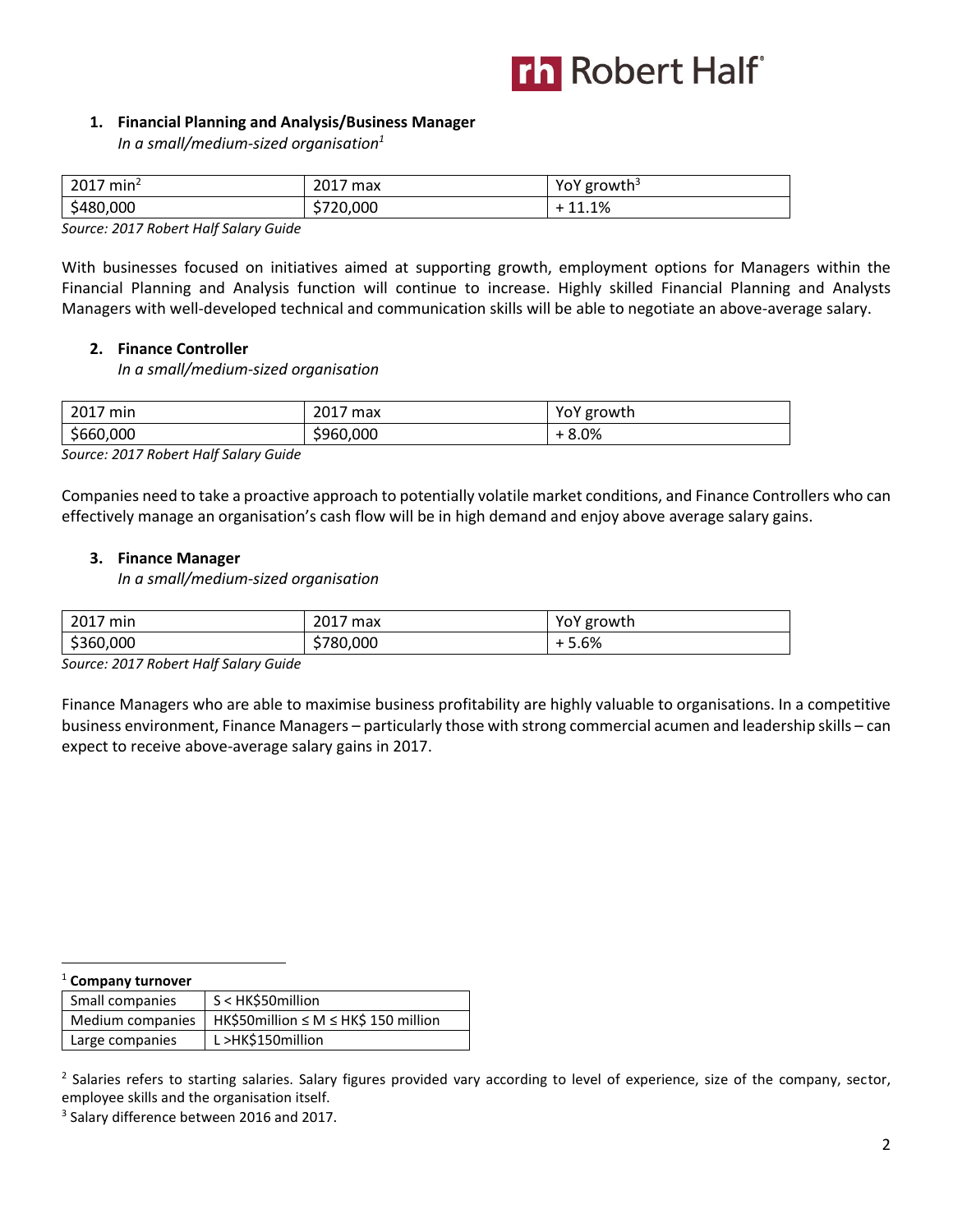### **4. Internal Audit Director**

*In a large organisation*<sup>1</sup>

| 2017      | 2017        | YoY    |
|-----------|-------------|--------|
| min       | max         | growth |
| \$850,000 | \$1,300,000 | 5.4%   |

*Source: 2017 Robert Half Salary Guide*

Director-level finance professionals who specialise in internal auditing are highly sought-after as they manage the crucial role of assessing risks and improving internal processes. Professionals with extensive experience in risk management, compliance and internal auditing are in high demand, which is placing upward pressure on salaries.

### **5. Accountant**

*In a small/medium-sized organisation* 

| 2017 min  | 2017<br>' max | YoY growth |
|-----------|---------------|------------|
| \$215,000 | \$350,000     | $-4.6%$    |

*Source: 2017 Robert Half Salary Guide*

In uncertain economic conditions, Accountants who can work independently to help manage the financial activities of an organisation remain in high demand. The extraordinary ability with numbers, a real passion for pinpoint accuracy and an unparalleled eye for detail that would assist in making strategic budgeting and investment decisions for a company places these professionals in a prime position to enjoy steady salary growth.

### **What are the financial services jobs with the highest salary gains?**

Despite a challenging period after the Global Financial Crisis, the financial services industry in Hong Kong is still perceived to be one that offers attractive remuneration. Job roles that can expect above-average salary growth are those that can add significant value to the business by streamlining internal processes and ensuring maximum cost-savings.

### **1. Treasury Accounting Director/MD**

| 2017<br>' min | 2017 max    | YoY growth |
|---------------|-------------|------------|
|               | +1,320,000, | 10.0%      |

*Source: 2017 Robert Half Salary Guide*

Treasury Accounting professionals are currently in high demand, and Directors with strong communication skills who possess the ability to lead a high performing team of Treasury professionals and cross-functional teams will be able to command high salary gains in 2017.

### **2. Treasury Accounting Analyst**

| 2017<br>min<br>ZUI,         | 2017<br>max<br>2017 | growth<br>υī |
|-----------------------------|---------------------|--------------|
| ,000<br>cooc<br>3h.<br>しつつし | ,000<br>480ء        | '.9%         |

*Source: 2017 Robert Half Salary Guide*

As Treasury Accounting professionals are already in high demand, Analysts who are able to ensure their organisation's success by building an efficient financial structure to support the company's operational and strategic projects can expect substantial salary growth in the year ahead.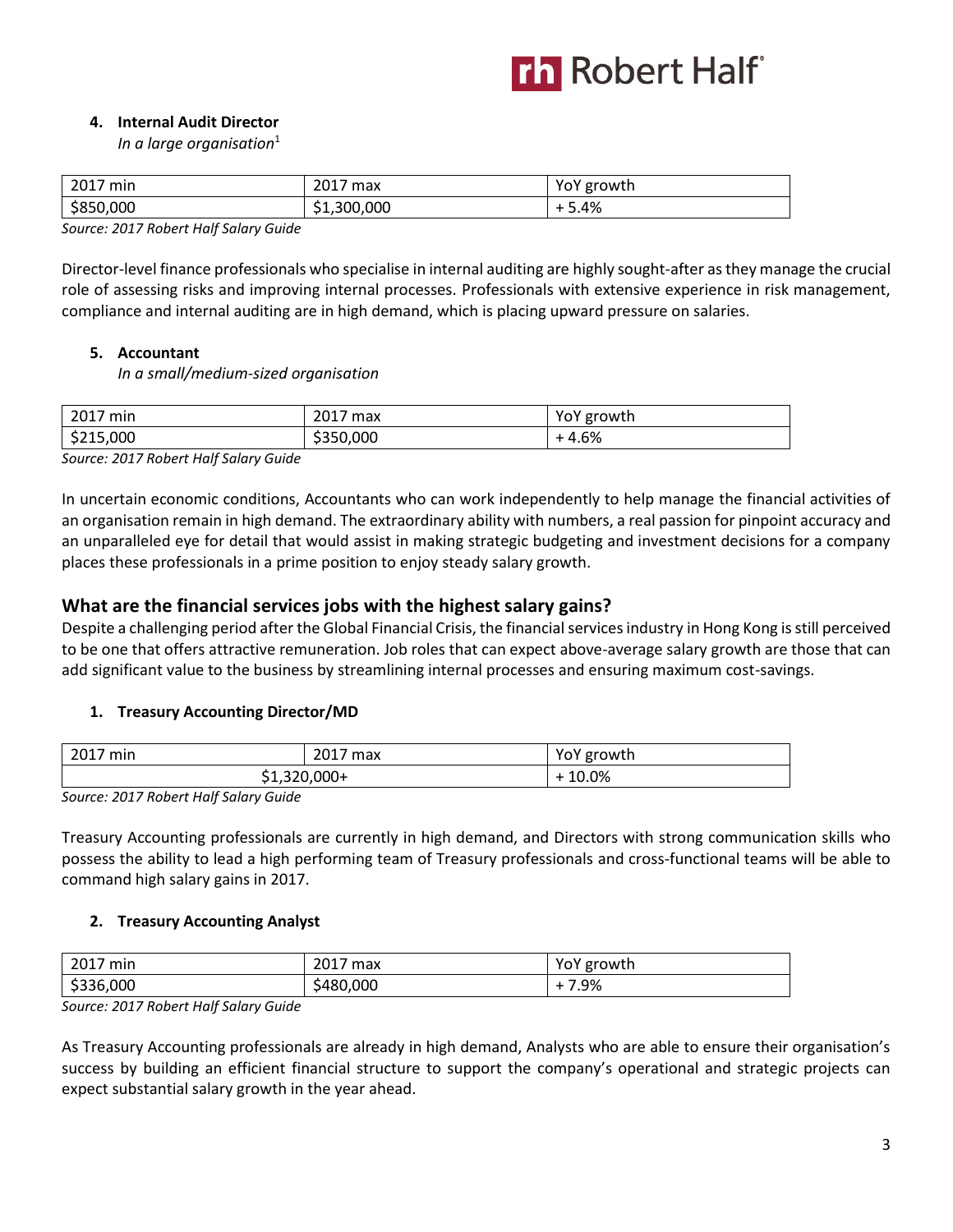### **3. Fund Accounting VP**

| 2017 min        | 2017<br>max | YoY growth |
|-----------------|-------------|------------|
| \$590,000       | \$1,200,000 | - 6.5%     |
| - - -<br>$\sim$ |             |            |

*Source: 2017 Robert Half Salary Guide*

Professionals within Fund Accounting, particularly those in leadership positions, are currently in high demand, and VPs who can increase profitability for their organisation through the efficient management of mutual or institutional funds are set to experience generous salary growth in 2017.

### **4. Management Reporting Analyst**

| 2017<br>min<br>2017 | <b>2017</b><br>max<br>2017      | YoY growth |
|---------------------|---------------------------------|------------|
| \$312,000           | ,000<br>.40 <sup>′</sup><br>∽∪∪ | 6.0%       |

*Source: 2017 Robert Half Salary Guide*

Management Reporting Analysts who are able to effectively address the needs of their organisation and improve upon internal practices and procedures for the business remain in high demand. Because the talent pool for highly qualified Management Reporting Analysts is limited, top candidates can expect above-average salary growth over the next 12 months.

### **5. Financial Control Analyst**

| 2017<br>' min | 2017<br>max | ' growth |
|---------------|-------------|----------|
| \$264,000     | 456,000\$   | 5.3%     |

*Source: 2017 Robert Half Salary Guide*

Financial Control Analysts are experiencing strong demand for their skillsets, as companies are increasingly focused on ensuring cost-compliance procedures are met and reporting standards are accurate. Highly skilled Financial Control Analysts can therefore expect steady salary growth.

##

### **Notes to editors**

### **About the Robert Half Salary Guide**

The 2017 Robert Half Salary Guide is the most comprehensive and authoritative resource on starting salaries and recruitment trends in finance and accounting, financial services and information technology.

It offers a comprehensive overview of the current salary ranges, industry trends and specific job trends for finance and accounting professionals, finance professionals in the financial services sector and information technology professionals. The results and insights of the 2017 Robert Half Salary Guide are based on comprehensive analyses, local job placements, local expertise and independent research of executives and office workers. For the first time we have also aggregated our data with Broadbean job posting data (a digital tool that captures job advertisement analytics and talent acquisition behaviour).

**The full 2017 Robert Half Salary Guide can be downloaded vi[a this link.](https://www.roberthalf.com.hk/salary-guide?utm_source=roberthalf&utm_medium=pressrelease&utm_campaign=rh-all-salaryguide2017-apr2017)**